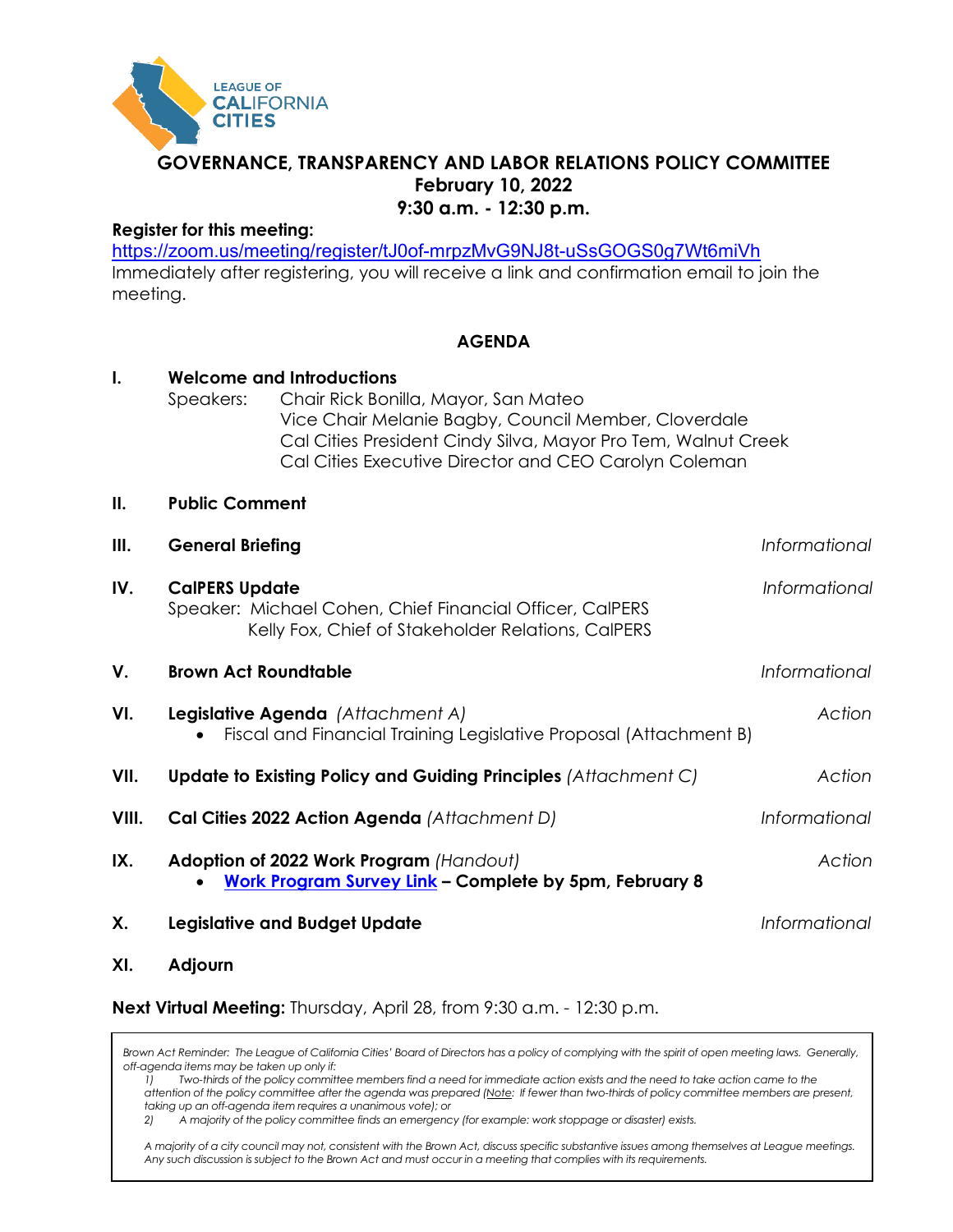

# **GOVERNANCE, TRANSPARENCY AND LABOR RELATIONS POLICY COMMITTEE Legislative Agenda**

February 10, 2022

**Staff:** Johnnie Pina, Legislative Affairs, Lobbyist (916) 658-8214

# **1. Fiscal and Financial Training Legislative Proposal by Senator Lena Gonzalez**

# **Overview:**

This proposal would create a required two-hour training program for local officials, as defined, on fiscal and financial planning. The proposal would also require a City Manager, when commencing the role, to be a resident of the State of California.

# **Bill Calendar:**

As of Feb. 4, this measure has not been officially introduced. Senator Gonzalez plans to introduce the measure before the Feb. 18 bill introduction deadline.

# **Bill Description:**

This measure would create a program to require local officials to take a two-hour training course on fiscal and financial planning. Each serving local agency official as of January 1, 2023, except for officials whose term ends b January 9, 2024, would be required to receive the training by January 1, 2024, and then subsequently every two years following. Each local agency official who commences service on or after January 1, 2023, would have to receive the training no later than one year from the first day of service with the local agency.

The fiscal and financial training would include, but not limited to, the following:

- Laws and principles relating to financial administration, and short and long term fiscal management, including, but not limited to, the roles and responsibilities of financial administration, financial policies, municipal budgets and budget processes, and financial reporting and auditing.
- Laws and principals relating to, but not limited to, capital financing and debt management, mechanisms for city revenues, pensions and other post-employment benefits, and cash management and investments.

A local agency official is defined as:

• Any member of a local agency legislative body or any elected local agency official receiving any type of compensation, salary, or stipend or reimbursement for actual and necessary expenses incurred in the performance of official duties.

If a local agency official serves on multiple local agencies, they would only have to satisfy the requirement once.

This measure would also make a person not eligible to be a City Manager for a City unless at the time of commencing the role, they are residents of the State of California.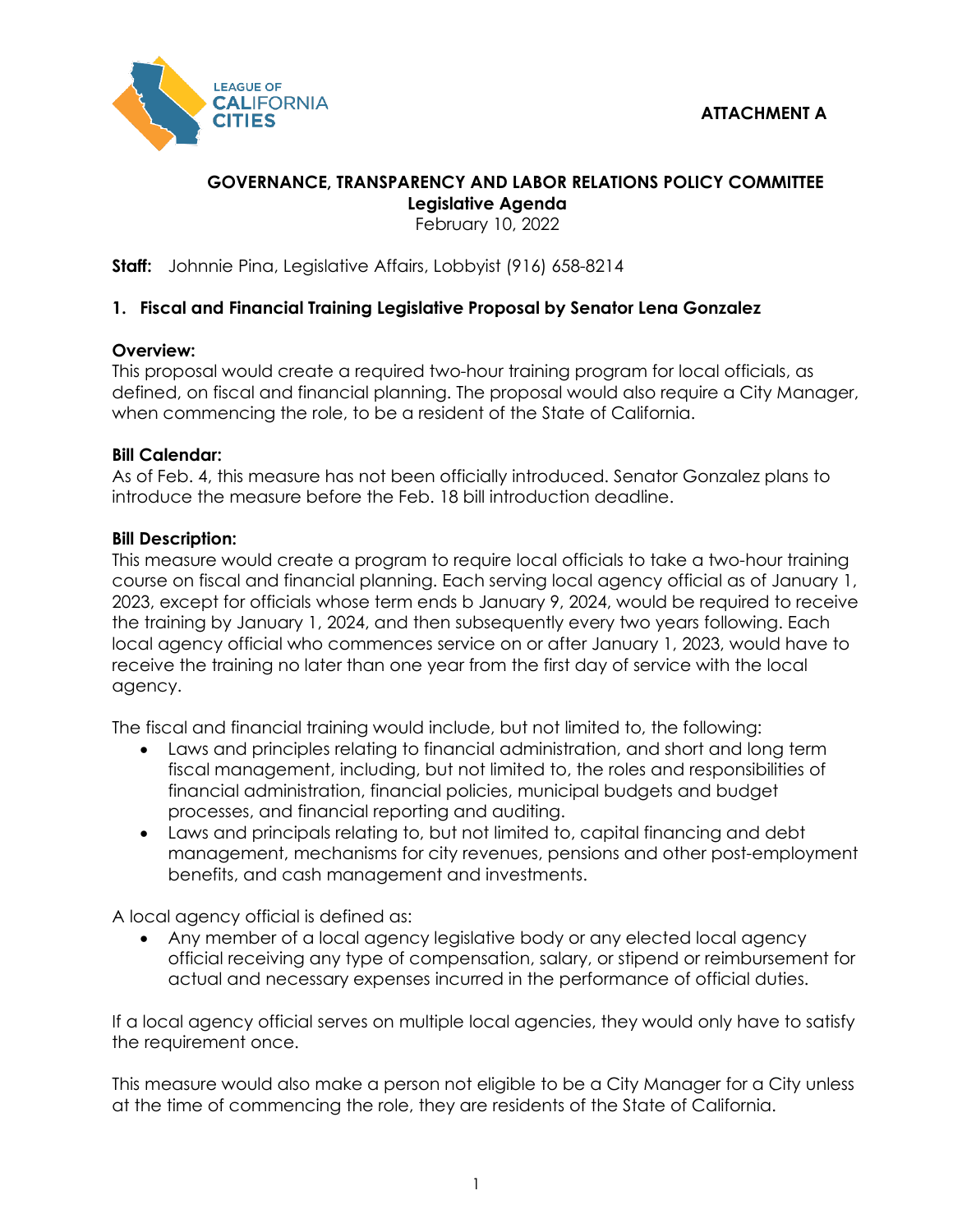### **Background:**

### Proposal Origin

The author wants to mitigate corruption and promote financial understanding among local agency officials. Before drafting the version of the proposal that is before the committee, the Senator's office proposed linking the required training to only those cities that ranked poorly on the state Auditor's Local High Risk Dashboard. However, Cal Cities staff advised that this was not the right approach because it would give more credibility to the Dashboard and Cal Cities disagrees with the information presented in the Dashboard.

Cal Cities fully supports transparency and sharing relevant and meaningful data, which the State Auditor's dashboard does not accomplish. It uses the city's audited financial statements, which usually lag a year behind so does not reflect current conditions. The dashboard also fails to provide the necessary context or analysis to make the information useful.

Using the AB 1234 Ethics Training Model for the Basis of this Proposal In response to that feedback, the Senator's office current proposal uses the AB 1234 (Statutes of 2005) ethics training as a model for this proposed training.

From the author's office regarding using the AB 1234 model:

"Cities, counties and special districts in California are required by law (AB 1234, Chapter 700, Stats. of 2005) to provide ethics training to their local officials. The law also provides that if an entity develops criteria for the ethics training required by AB 1234, the Fair Political Practices Commission and the Attorney General must be consulted regarding any proposed course content. Several training options are available to local agencies, including training conducted by commercial organizations, nonprofits, or an agency's own legal counsel. In addition, an online training program has been established that allows local officials to satisfy the requirements of AB 1234 on a cost-free basis.

In addition, current law requires each local agency official, or employee who is so required, to receive at least two hours of sexual harassment prevention training and education within the first six months of taking office or commencing employment, and every two years thereafter."

Cal Cities supported AB 1234 (Salinas, Statutes of 2005). A link to our support letter can be found [here.](https://ctweb.capitoltrack.com/public/search.aspx?id=ad485199-37cd-42cd-8217-d19b4d257119&session=05&s=ab%201234&t=bill)

The Cal Cities support letter states:

"The League of California Cities understands that while "everyone" is not a product of abuse, this new policy is a proactive step taken to prevent future noncompliance. By having a system of checks and balances the new policy deters falsifying expense reports, misusing public resources and levels the playing field for all officials. AB 1234 furthers the "accountability factor" and clarifies any ambiguities that may arise. The League is in favor of a process and policy that provides an open, transparent, and ethical government."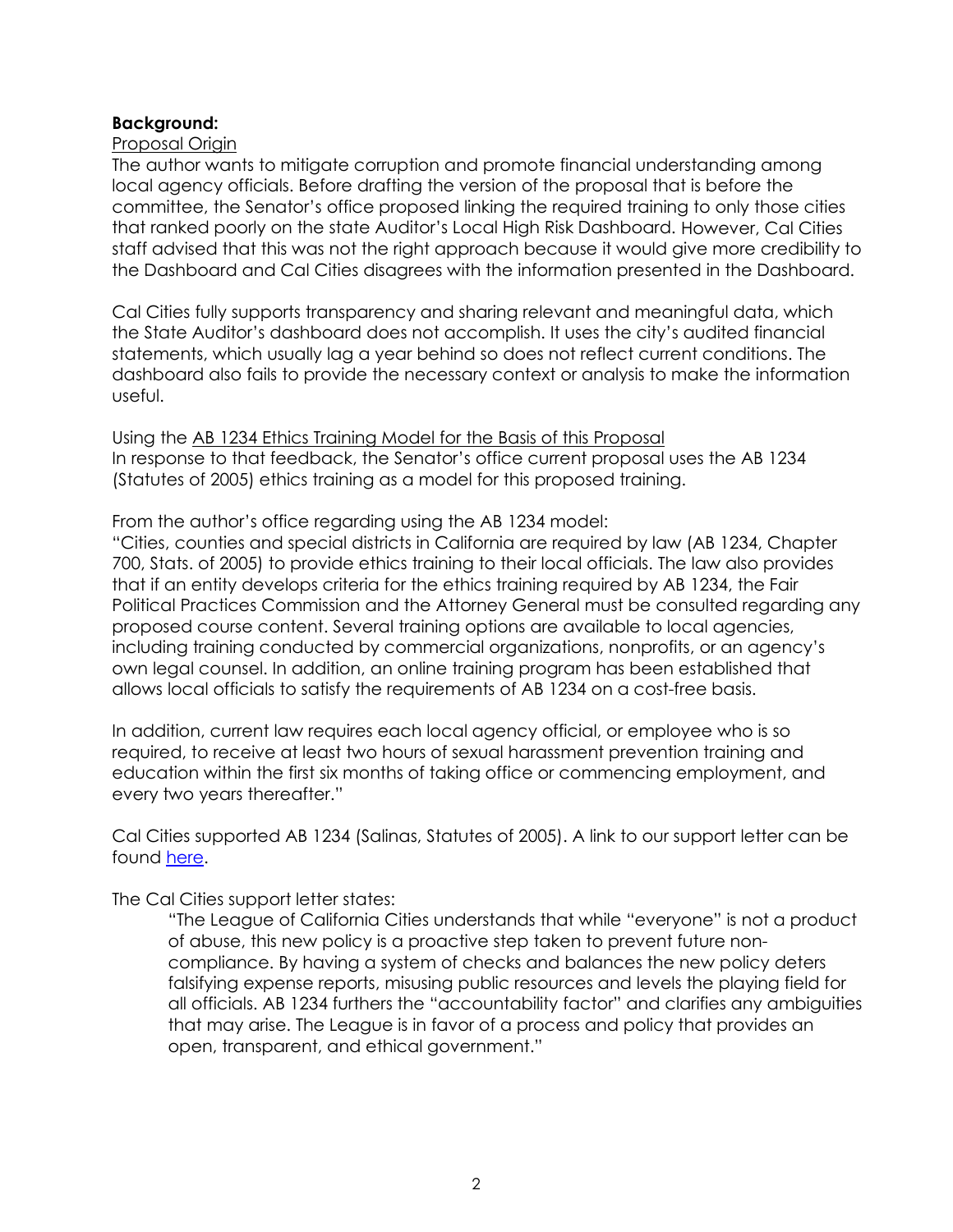### **Fiscal Impact:**

A fiscal analysis has not been done on this measure, but the requirements would likely be a reimbursable state mandate. This language may need to be reinforced for clarity.

### **Existing Cal Cities Policy:**

### *Transparency*

Public trust and confidence in government is essential to the vitality of a democratic system and is the reason ethics laws hold public officials to high standards.

Laws alone cannot foresee or prevent all actions that might diminish the public's trust in governmental institutions. Transparency laws impose the minimum standards of conduct; to preserve public trust, public officials should aspire to conduct that exceeds minimum standards.

State revisions to laws governing local agency transparency and ethics should address material and documented inadequacies in those laws and have a reasonable relationship to resolving those problems.

In order to encourage and facilitate compliance with new transparency and ethics requirements, State laws should be internally consistent, avoid redundancy and be mindful of the practical challenges associated with implementation.

State officials and agencies should aspire to conform to the same level of transparency and ethical behavior as is imposed on local officials and agencies.

### *Elected Officials*

The League supports requiring both elected local and state officials to maintain their place of residence in the jurisdiction they were elected to represent.

### *Workers' Compensation*

The League is committed to ensuring employees have access to, and are educated in, sexual harassment prevention training and supports the State of California's production of uniform training materials to be used to educate employees on the prevention of sexual harassment in the workplace. As employees move from agency to agency or between public and private employers, it is important that they have a uniform training standard related to sexual harassment prevention

### *Police Use of Force*

The League supports basic training requirements and guidelines for agencies and law enforcement officers on use of force, including, but not limited to training on the legal standards for use of force, one's duty to intercede, implicit and explicit bias and alternatives to the use of deadly force.

### *Appendix A*

The League supports California State Water Resources Control Board conducted training of regional water boards, provided the SWRCB both conducts the training and sets consistent standards statewide.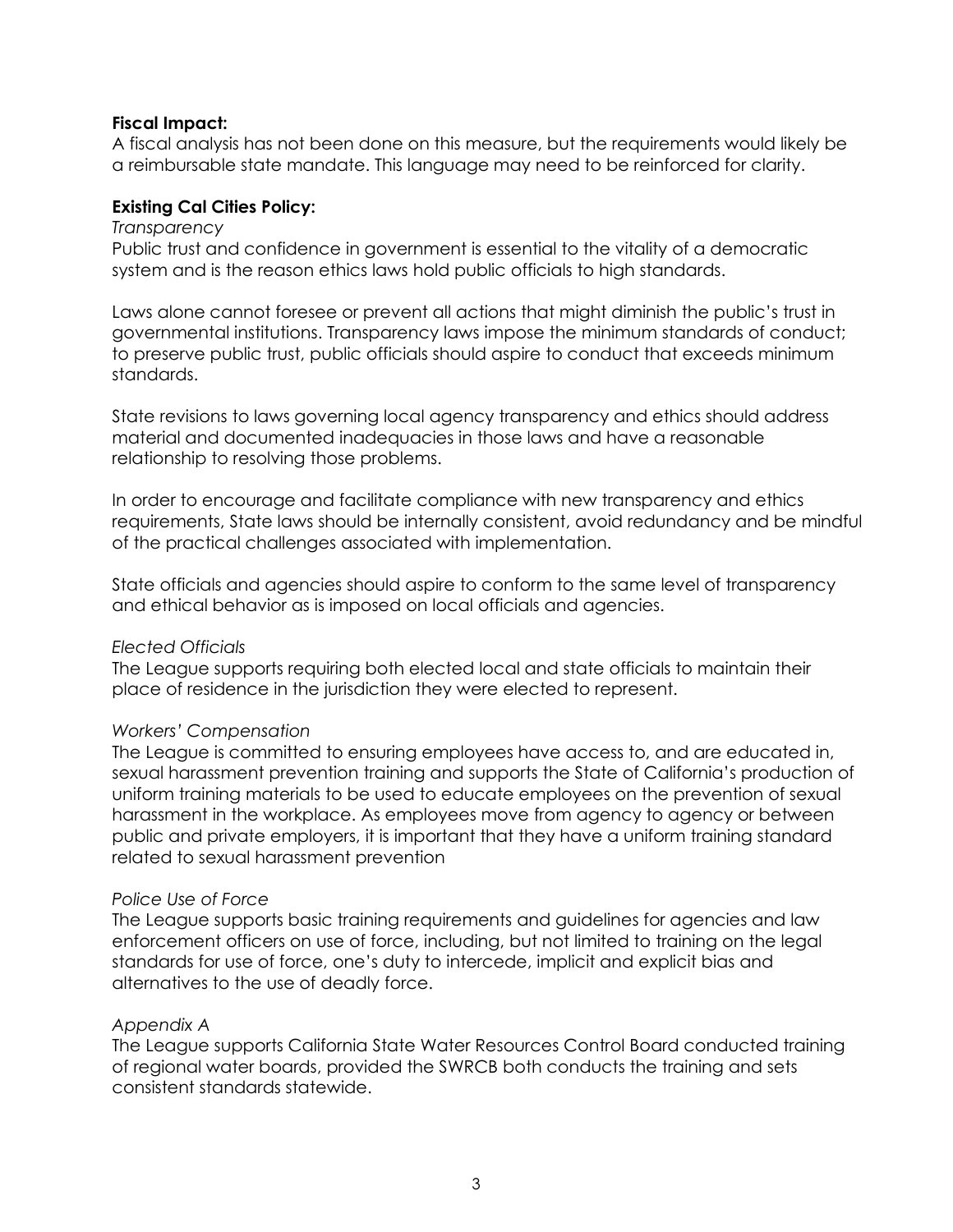### **Staff Comments:**

### Technical and Clarifying Amendments

The definition of "legislative body" is the same definition that is found in the Brown Act. This is broad and includes planning commissions; committees created by the city council; board of a non-profit corporation receiving funding from a city if a non-profit board member is a city council member. Policy committee members may wish to consider what boards, committees, and commissions need fiscal and financial training.

The use of "but are not limited to" language describing the training is quite broad and may lead to questions of whether the training is complete and adequate. Deleting the language, "but are not limited to" language may provide clarity.

The language currently states, "fiscal and financial planning principals and any pertained laws" and also references "fiscal and financial training". These two phrases could lead to confusion and a misinterpretation about which training is relevant to which local agency official. If the measure only used, "fiscal and financial training", it may provide additional clarity for local agencies.

There are referencing errors that need to be corrected. Section 53228 should be changed to 53239 in two sections.

Language around the number of trainings required is confusing. Consider changing it from:

"A local agency official who serves more than one local agency shall satisfy the requirements of this article once every two years without regard to the number of local agencies with which he or she serves" to "A local agency official who serves more than one local agency is only required to complete the training required by subdivision (a) of Section 53239 once every two years."

The language also references a local agency requiring this training. It should be made clear that this is a state mandate and is not being required by the local agency but rather the state.

### City Manager Residency

It is possible that a residency requirement for a City Manager is unconstitutional under Article XI, section 10(b):

*Sec. 10. (a) A local government body may not grant extra compensation or extra allowance to a public officer, public employee, or contractor after service has been rendered or a contract has been entered into and performed in whole or in part, or pay a claim under an agreement made without authority of law. (b) A city or county, including any chartered city or chartered county, or public district, may not require that its employees be residents of such city, county, or district; except that such employees may be required to reside within a reasonable and specific distance of their place of employment or other designated location.*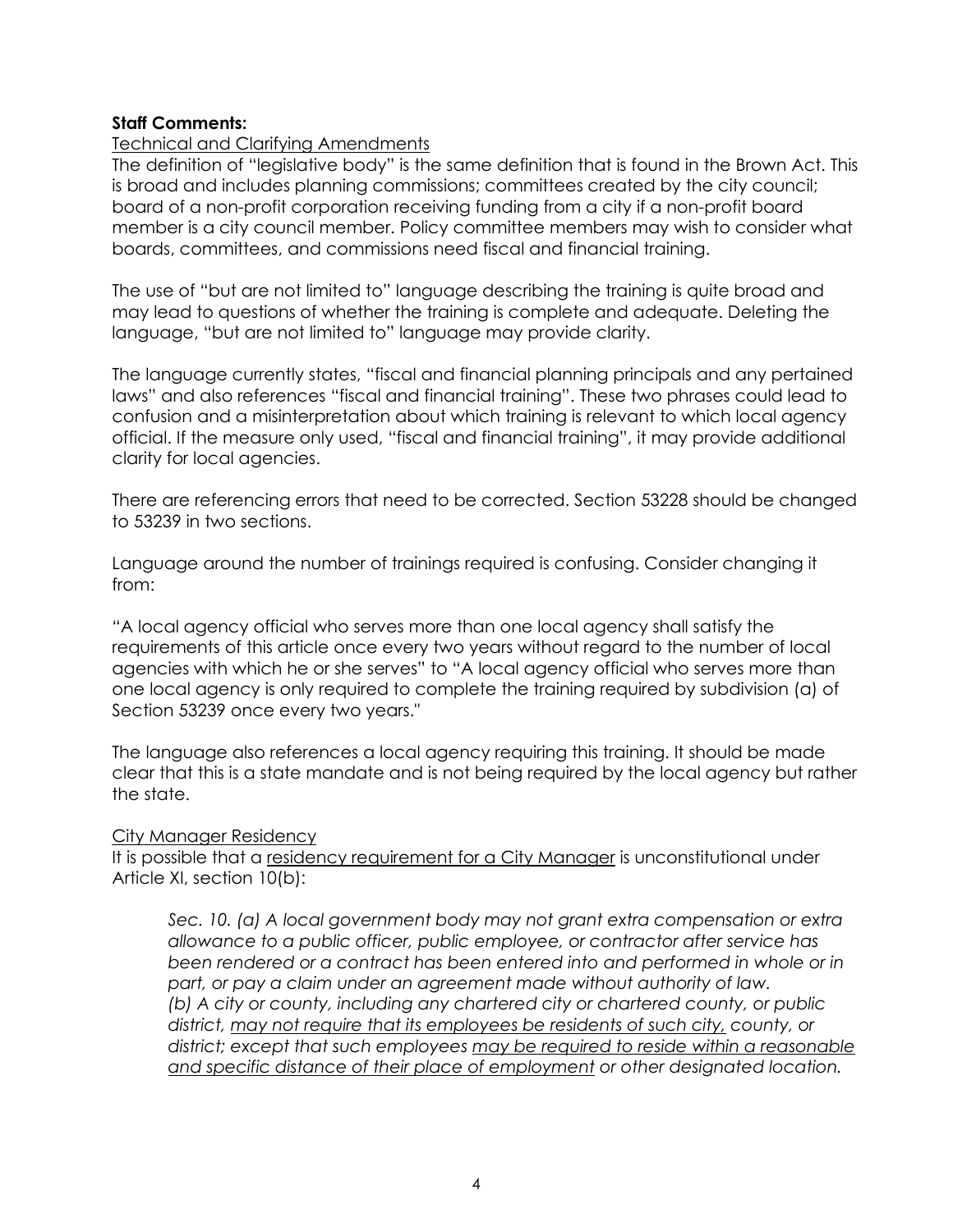[See also Government Code 50083*: No local agency or district shall require that its employees be residents of such local agency or distric*t.]

# **Questions for Policy Committee Members to Consider:**

- 1. Is this new training requirement needed?
- 2. If so, which local agency officials should be required to take the training?
- 3. If this applies to local agency officials, should this apply to state officials as well?
- 4. Is two hours the appropriate length for the training?
- 5. Who should set the standards for the training?
- 6. Should there be limitation on where a city manager lives in relation to where they work?

### **Support**

None on file at this time.

### **Opposition**

None on file at this time.

### **Staff Recommendation**

Cal Cities staff recommends the committee discuss and make a recommendation to the Board of Directors.

### **Committee Recommendation:**

**Board Action:**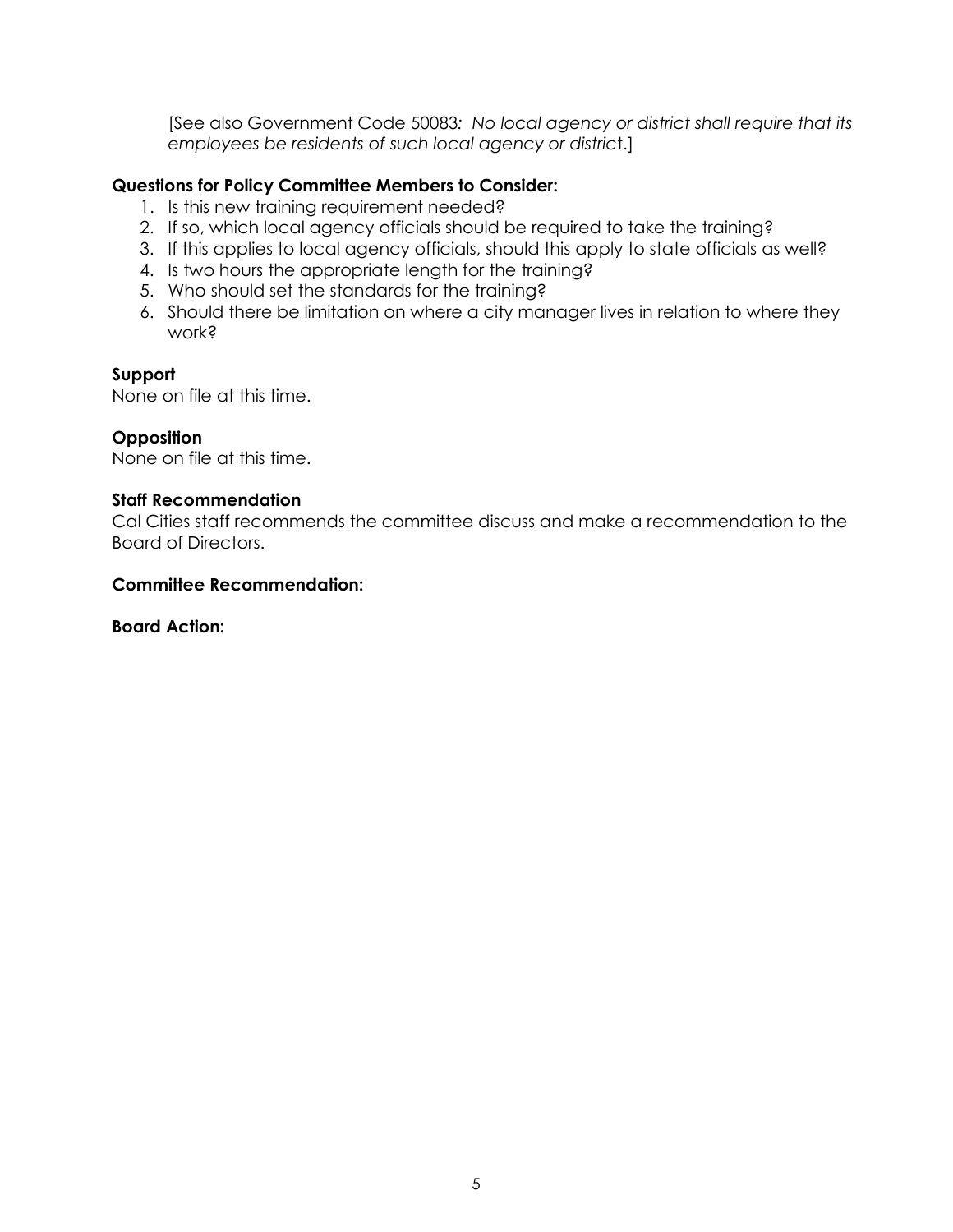### **Local Official Training Requirements**

Cities, counties and special districts in California are required by law (AB 1234, Chapter 700, Stats. of 2005) to provide ethics training to their local officials. The law also provides that if an entity develops criteria for the ethics training required by AB 1234, the Fair Political Practices Commission and the Attorney General must be consulted regarding any proposed course content. Several training options are available to local agencies, including training conducted by commercial organizations, nonprofits, or an agency's own legal counsel. In addition, an online training program has been established that allows local officials to satisfy the requirements of AB 1234 on a cost-free basis.

In addition current law requires each local agency official, or employee who is so required, to receive at least two hours of sexual harassment prevention training and education within the first six months of taking office or commencing employment, and every two years thereafter.

**Bill Idea:** Create a program that requires local officials to take a 2 hour training course on fiscal and financial planning.

Draft language:

### [53238.](javascript:submitCodesValues()

For the purposes of this article, the following terms have the following meanings:

(a) "Legislative body" has the same meaning as specified in Section 54952.

(b) "Local agency" means a city, county, city and county, charter city, charter county, charter city and county, or special district.

(c) "Local agency official" means the following:

(1) Any member of a local agency legislative body or any elected local agency official who receives any type of compensation, salary, or stipend or reimbursement for actual and necessary expenses incurred in the performance of official duties.

(2) Any employee designated by a local agency governing body to receive the training specified under this article.

(d) "Fiscal and Financial Training" includes, but are not limited to, the following:

(1) Laws and principals relating to financial administration and short and long term fiscal management, including, but not limited to, the role and responsibilities of financial administration, financial policies, municipal budgets and budget processes, and financial reporting and auditing.

(2) Laws and principals relating to, but not limited to, capital financing and debt management, mechanisms for city revenues, pensions and other post-employment benefits, and cash management and investments.

### [53239.](javascript:submitCodesValues()

(a) If a local agency provides any type of compensation, salary, or stipend to a member of a legislative body, or provides reimbursement for actual and necessary expenses incurred by a member of a legislative body in the performance of official duties, then all local agency officials shall receive training in **fiscal and financial planning** pursuant to this article.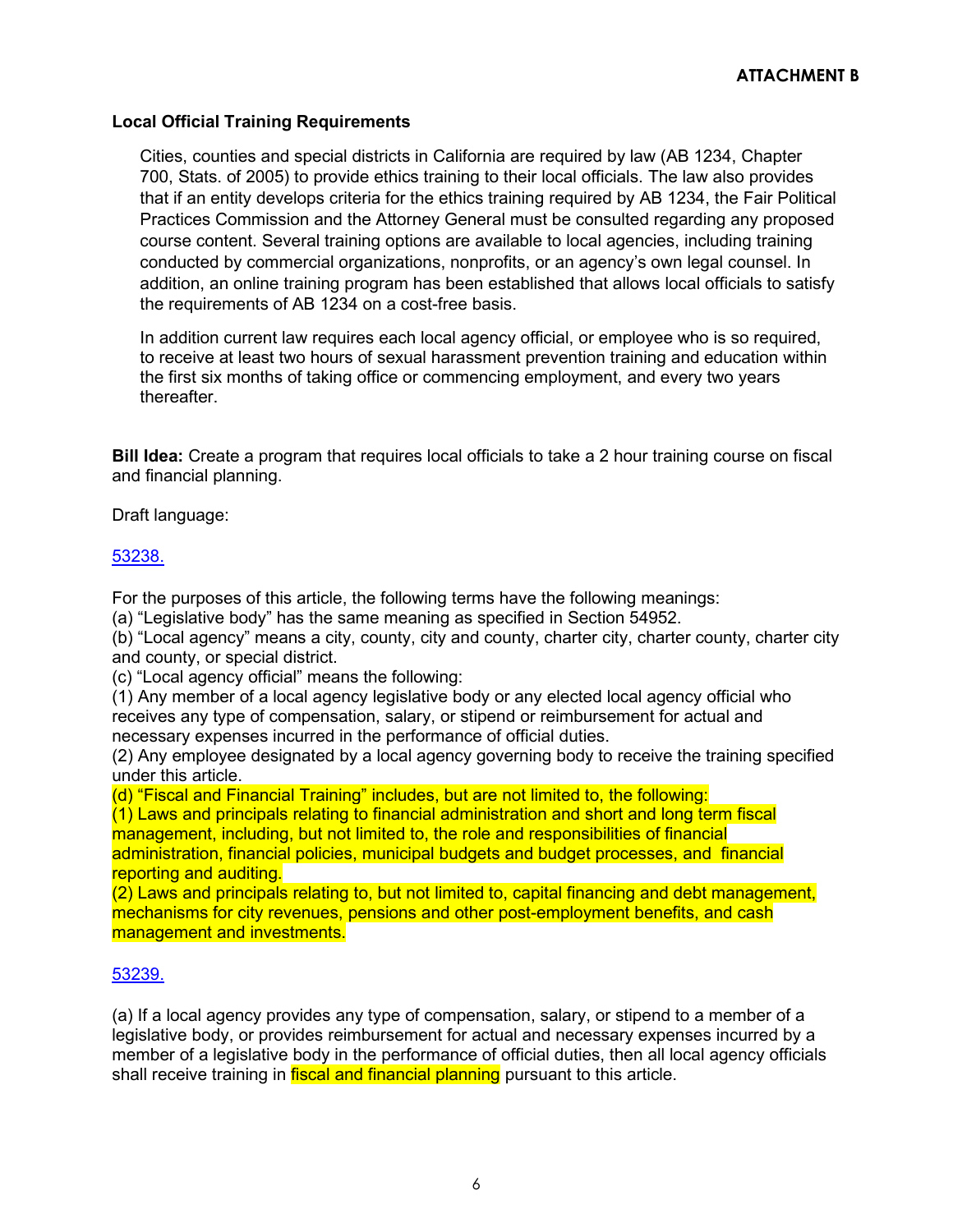(b) Each local agency official shall receive at least two hours of training in general fiscal and financial planning principles and any pertinent laws relevant to his or her public service every two years.

(c) A local agency or an association of local agencies may offer one or more training courses, or sets of self-study materials with tests, to meet the requirements of this section. These courses may be taken at home, in-person, or online.

(d) All providers of training courses to meet the requirements of this article shall provide participants with proof of participation to meet the requirements of Section 53235.2.

(e) A local agency shall provide information on training available to meet the requirements of this article to its local officials at least once annually.

### [53238.1.](javascript:submitCodesValues()

(a) Each local agency official in local agency service as of January 1, 2023, except for officials whose term of office ends before January 9, 2024, shall receive the training required by subdivision (a) of Section 53238 before January 1, 2024. Thereafter, each local agency official shall receive the training required by subdivision (a) of Section 53238 at least once every two years.

(b) Each local agency official who commences service with a local agency on or after January 1, 2023, shall receive the training required by subdivision (a) of Section 53238 no later than one year from the first day of service with the local agency. Thereafter, each local agency official shall receive the training required by subdivision (a) of Section 53238 at least once every two years.

(c) A local agency official who serves more than one local agency shall satisfy the requirements of this article once every two years without regard to the number of local agencies with which he or she serves.

# [53238.2.](javascript:submitCodesValues()

(a) A local agency that requires its local agency officials to complete the fiscal and financial planning training prescribed by this article shall maintain records indicating both of the following: (1) The dates that local officials satisfied the requirements of this article.

(2) The entity that provided the training.

(b) Notwithstanding any other provision of law, a local agency shall maintain these records for at least five years after local officials receive the training. These records are public records subject to disclosure under the California Public Records Act (Chapter 3.5 (commencing with Section 6250) of Division 7 of Title 1).

### [53238.2.](javascript:submitCodesValues()

(a) A local agency that requires its local agency officials to complete the fiscal and financial planning training prescribed by this article shall maintain records indicating both of the following: (1) The dates that local officials satisfied the requirements of this article.

(2) The entity that provided the training.

(b) Notwithstanding any other provision of law, a local agency shall maintain these records for at least five years after local officials receive the training. These records are public records subject to disclosure under the California Public Records Act (Division 10 (commencing with Section 7920.000) of Title 1).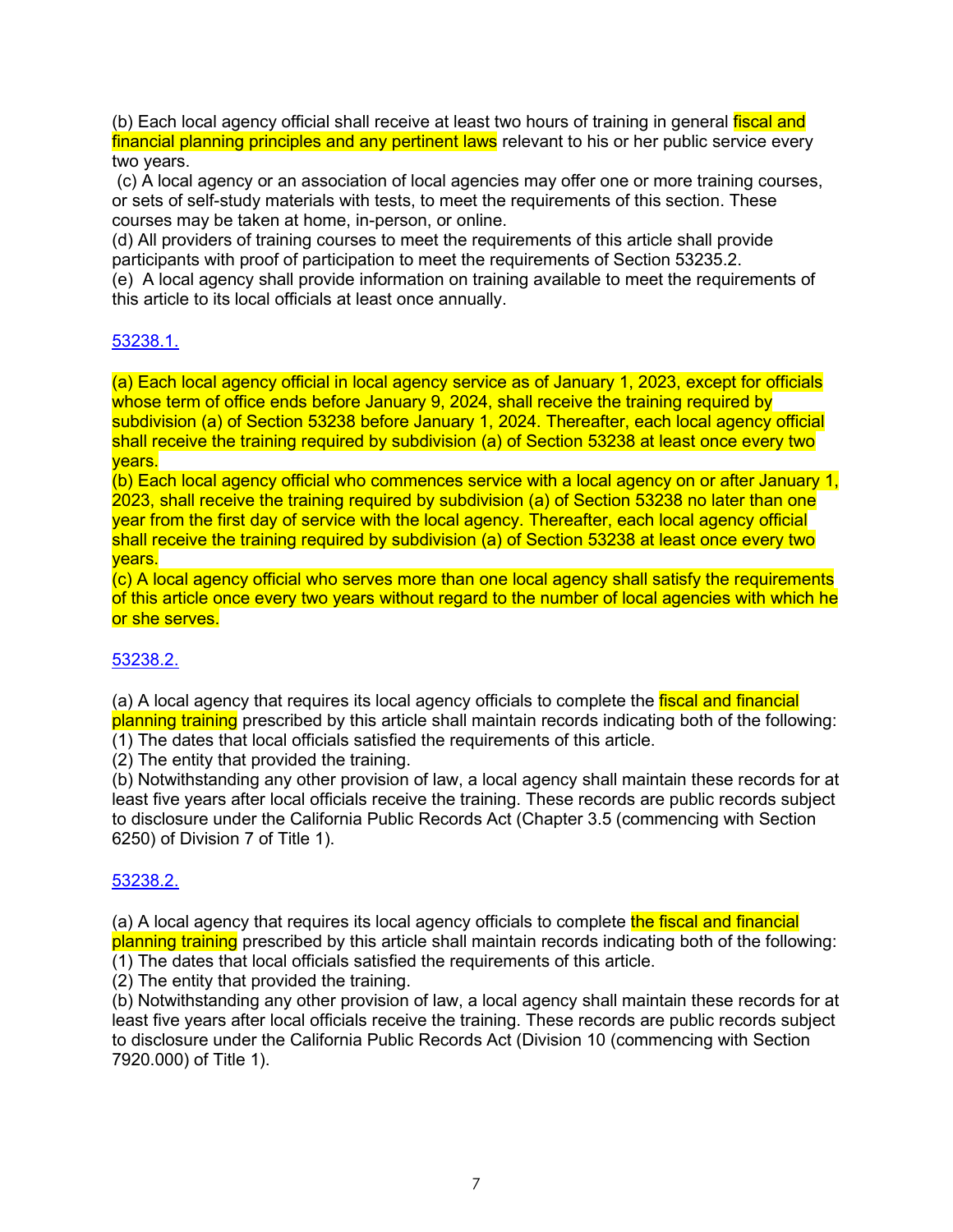# **ADD the Following as well:**

- *(a) A person is not eligible to be a City Manager for a City unless at the time of commencing the role, they are residents of the State of California.*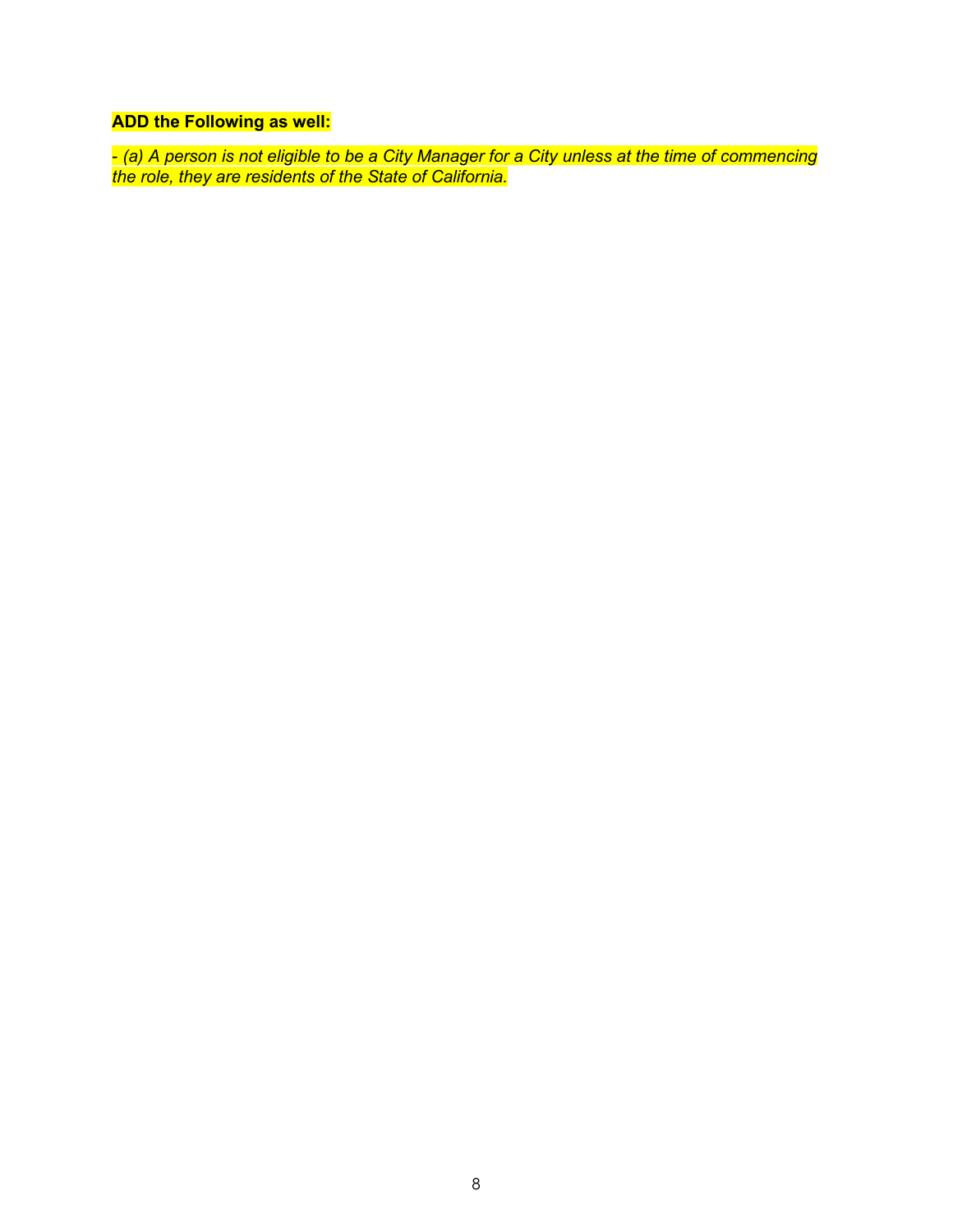

# **Summary of Existing Policies and Guiding Principles February 2022**

# **Governance, Transparency, and Labor Relations**

*Scope of Responsibility*

The Committee on Governance, Transparency and Labor Relations (GTLR) reviews state legislation as it relates to transparency, technology (open data), healthcare, elections and political reform. Additionally, the committee oversees pension and workers compensation reform as well as other labor (employer/employee) related issues.

*Summary of Existing Policy and Guiding Principles*

# **Labor Relations**

Cal Cities supports legislation that specifically exempts local public agencies from the requirement to negotiate with any labor or special interest group about matters submitted to the voters of that jurisdiction as initiatives or Charter amendments.

Cal Cities supports efforts to promote, initiate and improve both public and private sector labor- management relations.

Cal Cities opposes any system of compulsory and binding interest arbitration, including state-mandates and the imposition of binding arbitration through the initiative process. No arbitrator board or other private person should have any control, direct or indirect, over local budgets, revenues or appropriations.

Cal Cities opposes any legislative action that requires the continuation of the terms of any Memorandum of Understanding (MOU) between a public agency and an employee organization until a successor MOU is agreed upon.

Cal Cities opposes any extension of the State Public Employment Relations Board jurisdiction over local public agency labor relations disputes and charges of unfair labor practices, and also opposes any interference or intervention in local collective bargaining by all labor-management relations councils or boards.

Cal Cities opposes state-mandated legislation related to employer/employee relations that are not mutually agreed upon by the local public agency and its employee organizations, except as provided by local law.

# **Public Sector Pensions, Compensation and Other Post-Employment Benefits (OPEBs)**

Pension Sustainability Principles

Public compensation systems programs should be sustainable, fair to taxpayers and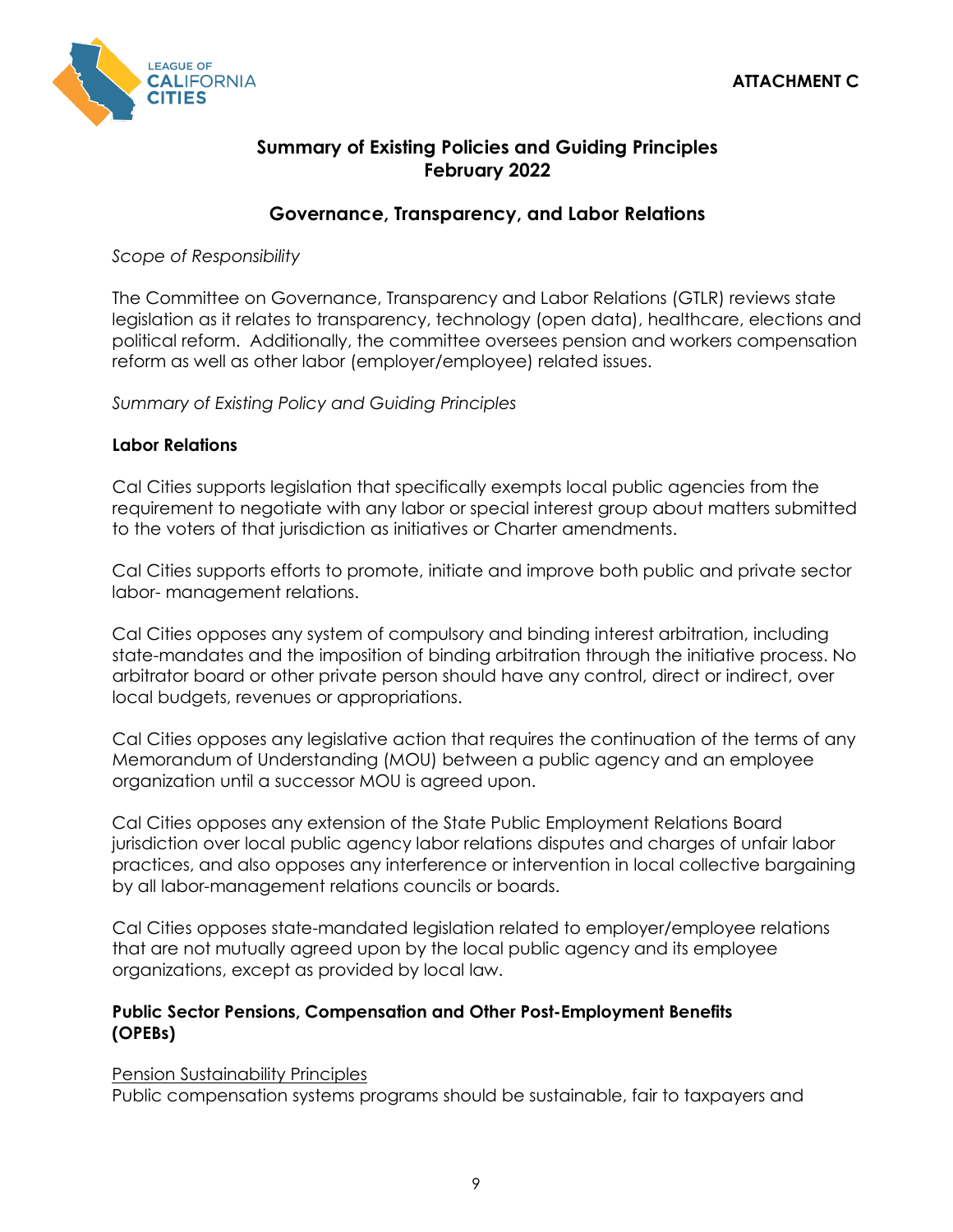employees, and provide long-term financial stability.

Cal Cities believes that solutions towards realizing pension system sustainability should be the result of inclusive stakeholder collaboration at both the local and state level (retirees, employees, employers, CalPERS ).

Cal Cities supports legal or legislative remedies that facilitate options to restore sustainability to CalPERS benefit plans. As appropriate to each city, such actions could include one or more of the following:

- A single benefit level for every employee.
- Converting all currently deemed "Classic" employees to the same provisions (benefits and employee contributions) currently in place for "PEPRA" employees for all future years of service.
- Temporary modifications to retiree Cost of Living Adjustments (COLA) that are automatically added to a retiree's pension benefit payment regardless of compensation level or CPI.

Cal Cities supports expanded flexibility for cities regarding their contract agreements with CalPERS, which could include additional mechanisms for exiting CalPERS and renegotiating UAL amortization terms.

Cal Cities supports a change in state law or judicial precedent to allow employers to negotiate plan changes with classic CalPERS members.

Cal Cities supports legislative solutions to address increasing costs associated with Industrial Disability Retirement (IDR).

### General Pension Principles

Cal Cities supports balanced measures that ensure sustainable retirement and health care benefits are offered to public agency employees while at the same time ensuring that public agencies have solid retirement benefits to attract and retain highly talented employees. Cal Cities supports locally negotiated retirement programs that are fiscally responsible, transparent, sustainable, affordable and equitable for employees and for taxpayers in the long term.

Cal Cities supports reasonable measures to ensure that retirement benefits are properly funded allowing flexibility to local agencies to negotiate equitable cost sharing with employees and smoothing the employers' costs during challenging economic times. Cal Cities supports the long-term sustainability of retiree health benefits by including their costs in employer/employee costs sharing formulas.

Cal Cities recognizes and supports the value of a dependable, sustainable, employer provided defined benefit plan for career employees; supplemented with other employee only funded retirement options including personal savings such as a 457 Plan. Cal Cities supports further exploration of defined contribution options as part of future pension reform discussions.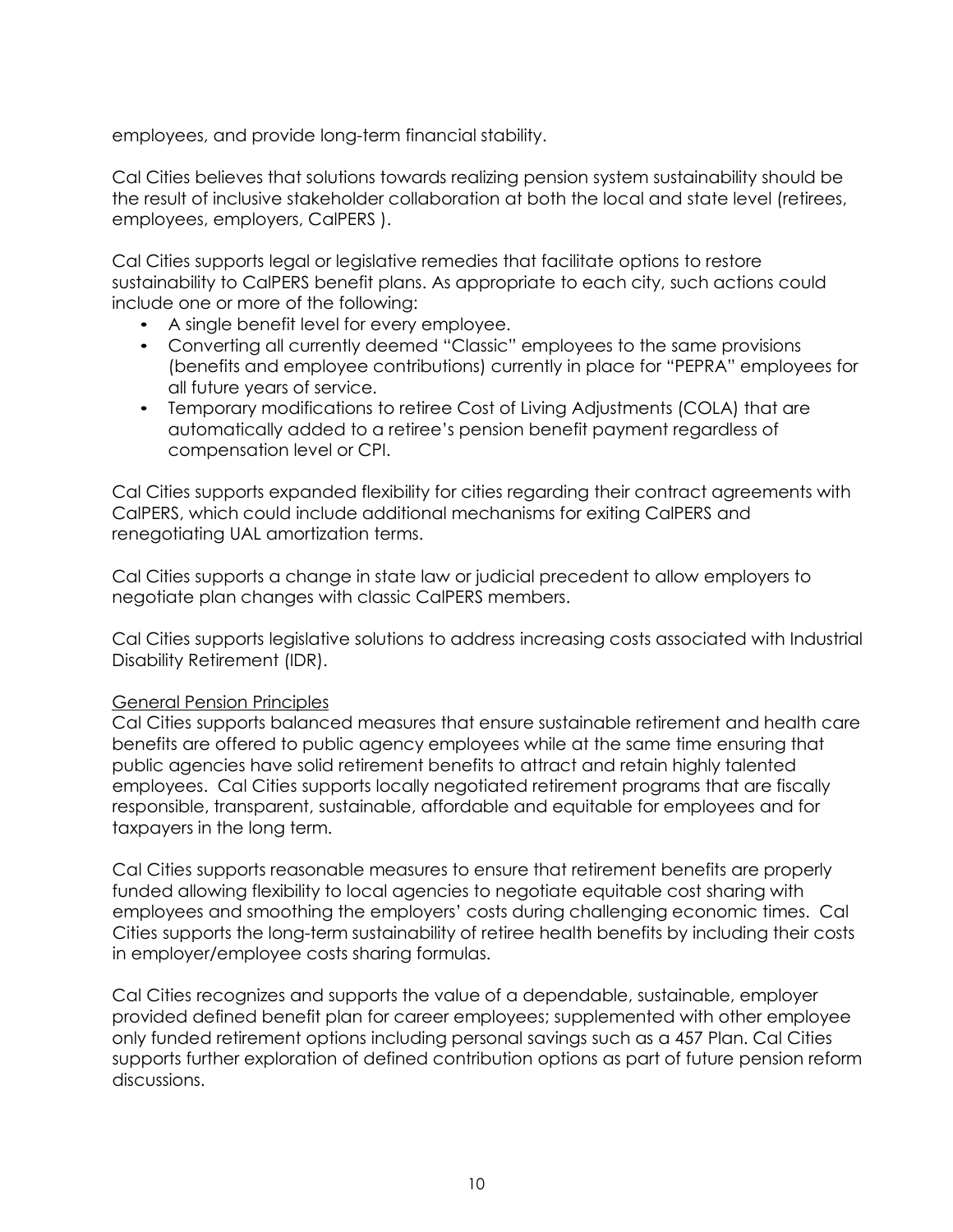Cal Cities supports pension portability across all public agencies to sustain a competent cadre of California public servants.

Cal Cities supports calculating benefits only on core components; special pays such as temporary upgrade of out of class pay should be eliminated from final compensation calculations.

Cal Cities supports meeting any retirement needs for part-time employees with alternatives to a defined benefit plan.

Cal Cities supports employee benefits (including but not limited to retirement and disability) and desires to ensure that income derived from such sources are nonduplicative.

Cal Cities opposes preemption of charter city authority over public pension systems.

Cal Cities supports reducing public retirement benefit fraud and increasing transparency of other post- employment benefits.

Cal Cities supports full participation in the PERS Coalition (PERS/PAC) and its purpose of monitoring legislation, policies and action necessary to maintain or further the interests of contracting agencies.

Cal Cities believes that cities with retirement programs must retain the ability to opt out of Social Security.

Cal Cities believes that the employee benefit structure within local government should be developed locally through the local government collective bargaining process and that process should be strictly honored by the state Legislature and the Governor.

# **CalPERS (California Public Employees' Retirement System)**

### CalPERS Divestments Policy

Divestment in industries that may run contrary to environmental or other broad policy goals as an investment strategy can present challenging conflicts for CalPERS in balancing current affairs against its fiduciary duty to maximize retirement investments. Cal Cities supports CalPERS' priority to its members as stated in the State Constitution Article 16, Section 17, "[a] retirement board's duty to its participants and their beneficiaries shall take precedence over any other duty."

Cal Cities supports responsible investment strategies that balance the short and long-term ability of CalPERS to meet its financial commitments to its members.

Any divestment policy must be well vetted and must include the opportunity to identify alternative revenue sources consistent with the intended impact of the divestment and CalPERS' fiduciary responsibilities outlined above.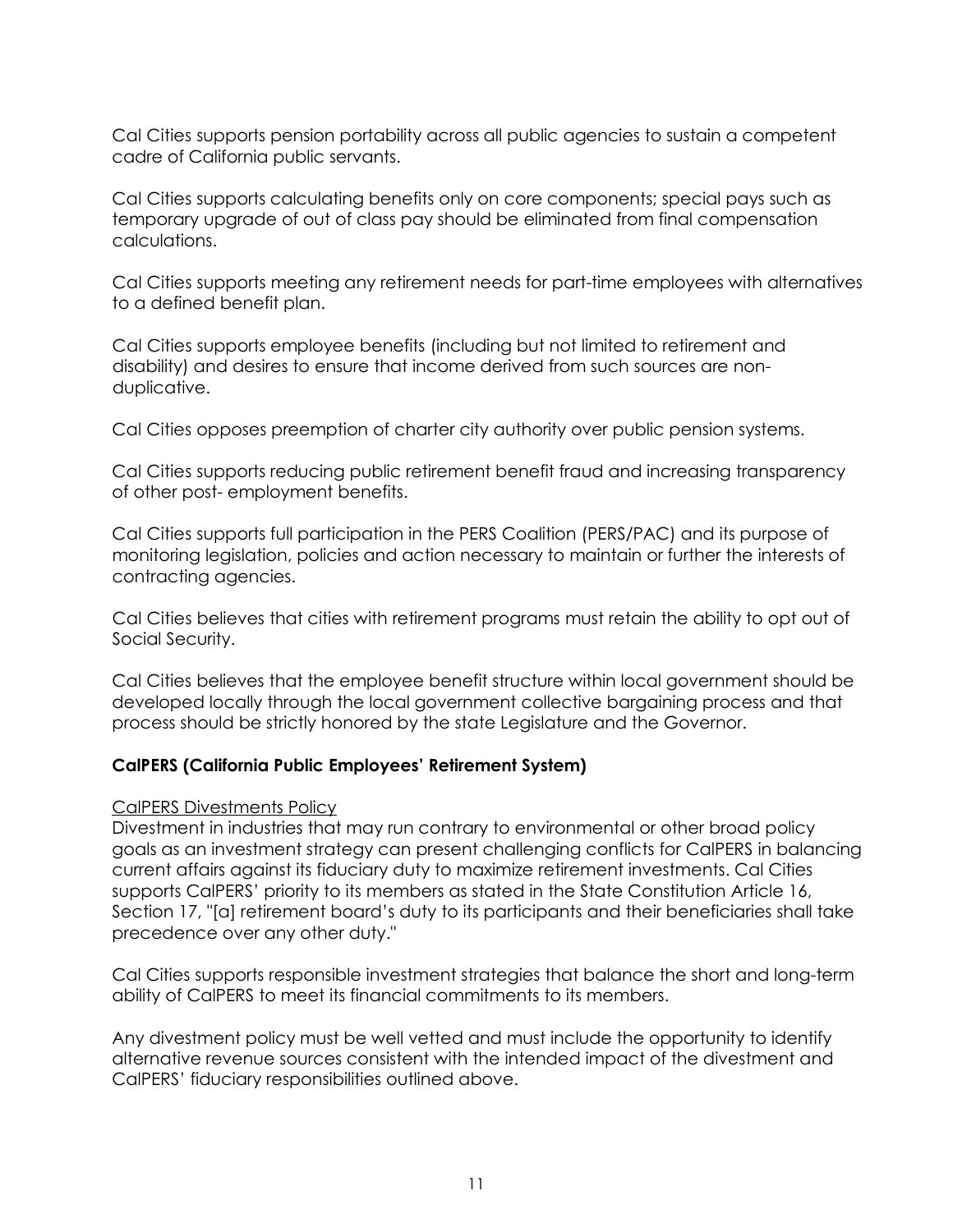Cal Cities supports CalPERS proxy access efforts to affect change from within businesses CalPERS has invested in to ensure they are well managed for sustained, responsible, longterm success.

Cal Cities supports an exemption for retired CalPERS employees, allowing them to work for CalPERS agency under contract or appointment by the local agency.

Cal Cities supports agencies having the maximum amount of flexibility when employing and compensating part-time, seasonal and temporary employees (ie. lifeguards, seasonal maintenance workers, recreation leaders, summer camp leaders, and other temporary hires, etc.) to include eliminating the mandate that CalPERS retirement benefits must be provided when the part-time, seasonal or temporary employee works 1,000 hours in a fiscal year given the costs associated with the CalPERS retirement plan.

Further, Cal Cities supports providing CalPERS with information regarding enrolled members while eliminating the requirement to provide information regarding employees who are not members of CalPERS. Cal Cities also encourages agencies to support longterm part-time/seasonal employees by providing proportional retirement benefits via appropriate mechanisms.

Cal Cities supports having CalPERS provide a broader range of formula choices classes with maximum local control and flexibility in negotiating all options.

Cal Cities supports having CalPERS provide a broader range of health plan choices with a variety of benefit options for all types of member classes with maximum local control and flexibility in negotiating all benefit options with active employees and for retirees.

Cal Cities supports legislation that allows agencies to offer a variety of different health care plans to retired employees that provides adequate, affordable coverage.

Cal Cities supports legislation permitting cities to establish their contributions toward retiree health premiums through the labor relations negotiating process, including: (a) multi-tiered contribution levels; (b) vesting eligibility other than PERS retirement eligibility; (c) prorated contribution based on age and/or length of service; and (d) different contributions for active and retired employees.

When discussing pension policy, the total cost of the pension benefit should be considered. In cost share arrangements, Cal Cities supports shared employee/employer costs based on the total cost of the pension benefit.

Cal Cities supports providing local governments with maximum flexibility and options. Local agencies must be able to decide on issues such as minimum retirement ages, pension caps, cost sharing, formulas and other options to meet local needs and promote ease of administration.

Cal Cities supports giving government agencies through the collective bargaining process the option to extend retirement ages for miscellaneous employees up to social security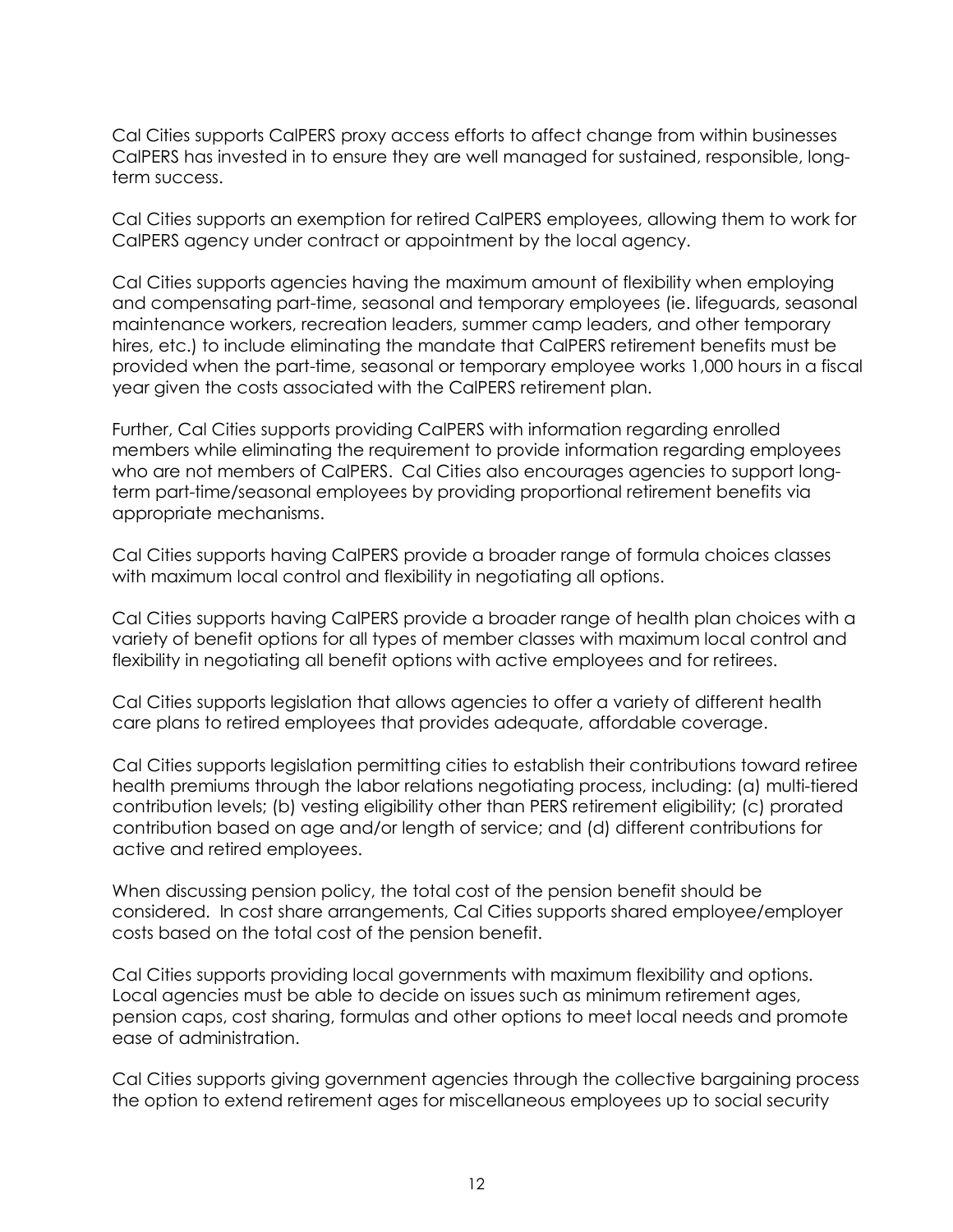retirement ages.

Cal Cities supports eliminating the requirement that any negotiated changes in pension benefits under the Public Employees' Retirement Law (PERL) are voted on twice by the affected employees.

Cal Cities supports a State Constitutional Amendment to allow employers to negotiate plan changes with classic CalPERS members.

Cal Cities supports restructuring the CalPERS Board of Administration to substantially increase in independent public members (preferably with financial expertise) to ensure greater representation of taxpayer interests with regard to public pension decisions.

Cal Cities supports setting uniform standards and definitions for disability benefits and evaluating the level of benefit that is considered as tax exempt. The tax exempt portion should either be eliminated or allowed on a proportional basis to the severity of the disability.

If the above reforms prove unfeasible or ineffective, Cal Cities supports considering a standard public employee pension system where one benefit level is offered to every employee as a further option to restore sustainability to CalPERS.

Cal Cities supports developing a program with the State to ensure that pension programs offered by localities are fully transparent, and that professional actuarial evaluations of unfunded components of other post-retirement benefits (OPEBs) and pension plans are completed.

### Compensation Principles

Employee compensation should be based on each individual agency's overall philosophy on employee compensation as well as the agency's ability to pay and provide services to their community. Cal Cities recognizes that sound compensation practices are based on the complexity of the job and the community as well as the job requirements and the knowledge, skills and abilities needed to meet those requirements.

Cal Cities believes that employee compensation should be based on job requirements, complexity of both the makeup of the city organization and community, the leadership needed, labor market conditions, ethical considerations of what is just and fair, and the organization's ability to pay.

Public compensation systems programs should be sustainable, fair to taxpayers and employees, and provide long-term financial stability.

Transparency of compensation and other benefits ensures the public is informed about the fiscal realities local agencies face as they relate to fiscal obligations.

Cal Cities opposes legislation that would require employers to pay more than the regular pay for work on family holidays.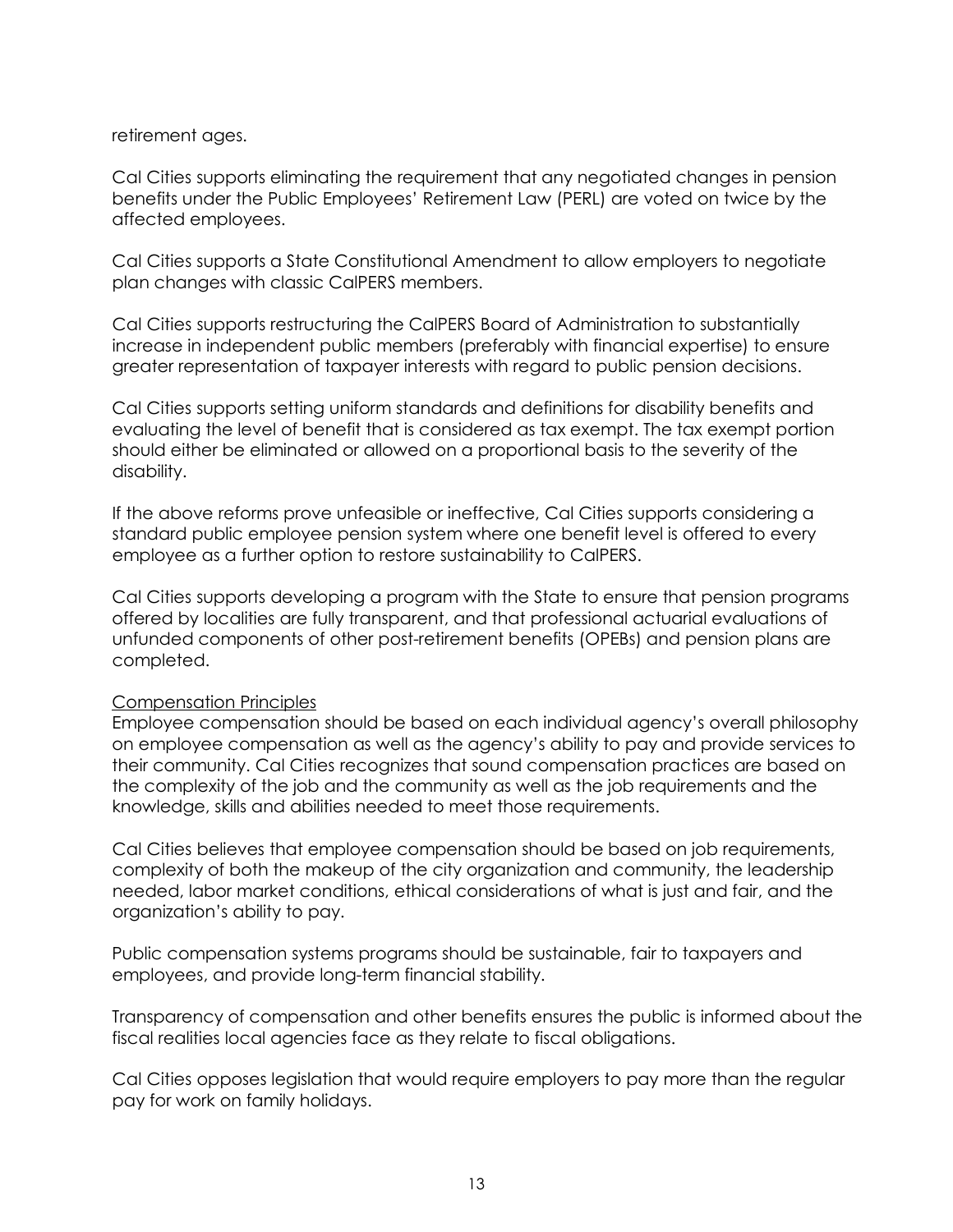### **Workers' Compensation**

Cal Cities supports legislation and policy that controls escalating workers compensation costs to public agencies and taxpayers.

Cal Cities opposes legislation that would permit an employee to use more than one legal process in regard to disability claims (i.e., ADA, workers' compensation, DFEH), or any other erosion of the "exclusive remedy" principle as it relates to disability claims covered under workers' compensation.

Cal Cities supports reforming the workers compensation process to incentivize employees returning to work creating a penalty for those that do not return to available modified duty or alternate positions.

# **Other Employer and Employee Related Issues**

Cal Cities supports efforts to conform the California Family Care Leave Laws to the federal Family and Medical Leave Act (FMLA) laws.

Cal Cities supports the special protection of elected officials, county public defenders, public figures and public employees acting in their official capacity against threats of death or serious bodily injury.

Cal Cities opposes legislation making it a misdemeanor to disclose peace officer personnel records and citizen complaint records, as well as prohibiting the use of documents or information obtained in violation of this procedure in any administrative proceeding against a peace officer, and any measure that makes it more difficult to discipline the misconduct of police officers.

Cal Cities supports maintaining the confidentiality of personnel matters and protecting public safety personnel discipline records from public disclosure.

Cal Cities opposes the mandated inclusion of governmental entities for Occupational Safety and Health Agency (OSHA) violations without appropriate compensation for the mandates.

Cal Cities supports legislation to protect the authority of city employers to request that an applicant disclose information or use for hiring decisions information concern a felony conviction.

Cal Cities supports the establishment of a state program similar to that of the federal AmeriCorps program that would allow cities and other local agencies to host service members.

Cal Cities opposes legislation that would allow employment applicants to bring action against the agency for taking into consideration their status as a current or former public employee.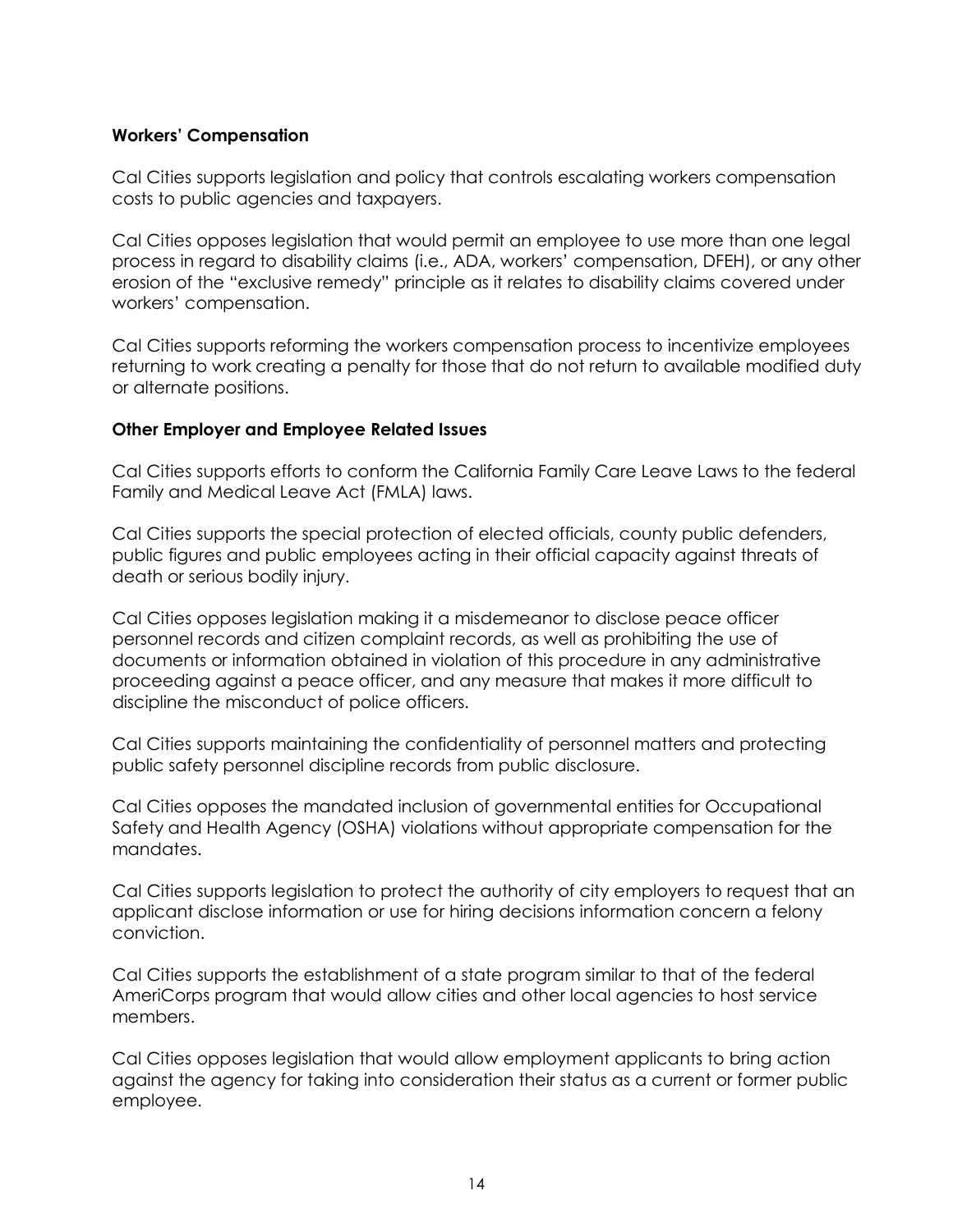Cal Cities supports controlling the overall costs of healthcare through community-wide actions.

# **Cal Cities opposes requiring public agencies to continue employer contributions for health care coverage for employees who, during the duration of a strike, fall below the minimum hours worked to qualify for employee health care coverage.**

Cal Cities opposes legislation that would interfere with a city's ability to maintain a safe workplace.

Cal Cities is committed to ensuring employees have access to, and are educated in, sexual harassment prevention training and supports the State of California's production of uniform training materials to be used to educate employees on the prevention of sexual harassment in the workplace. As employees move from agency to agency or between public and private employers, it is important that they have a uniform training standard related to sexual harassment prevention.

# **Transparency**

Public trust and confidence in government is essential to the vitality of a democratic system and is the reason ethics laws hold public officials to high standards.

Laws alone cannot foresee or prevent all actions that might diminish the public's trust in governmental institutions. Transparency laws impose the minimum standards of conduct; to preserve public trust, public officials should aspire to conduct that exceeds minimum standards.

State revisions to laws governing local agency transparency and ethics should address material and documented inadequacies in those laws and have a reasonable relationship to resolving those problems.

In order to encourage and facilitate compliance with new transparency and ethics requirements, State laws should be internally consistent, avoid redundancy and be mindful of the practical challenges associated with implementation.

State officials and agencies should aspire to conform to the same level of transparency and ethical behavior as is imposed on local officials and agencies.

# **Open Meeting Law (Ralph M. Brown Act) & Open Access to Public Records (California Public Records Act)**

Cal Cities supports legislation that recognizes the need to conduct the public's business in public. To this end, Cal Cities supported and was a co-sponsor of the original Ralph M. Brown Act and supports legislation that conforms to the intent of the Act. Cal Cities also supports the regulation of the state and other public agencies to ensure conformance to the principles of the open meetings provision in the Ralph M. Brown Act.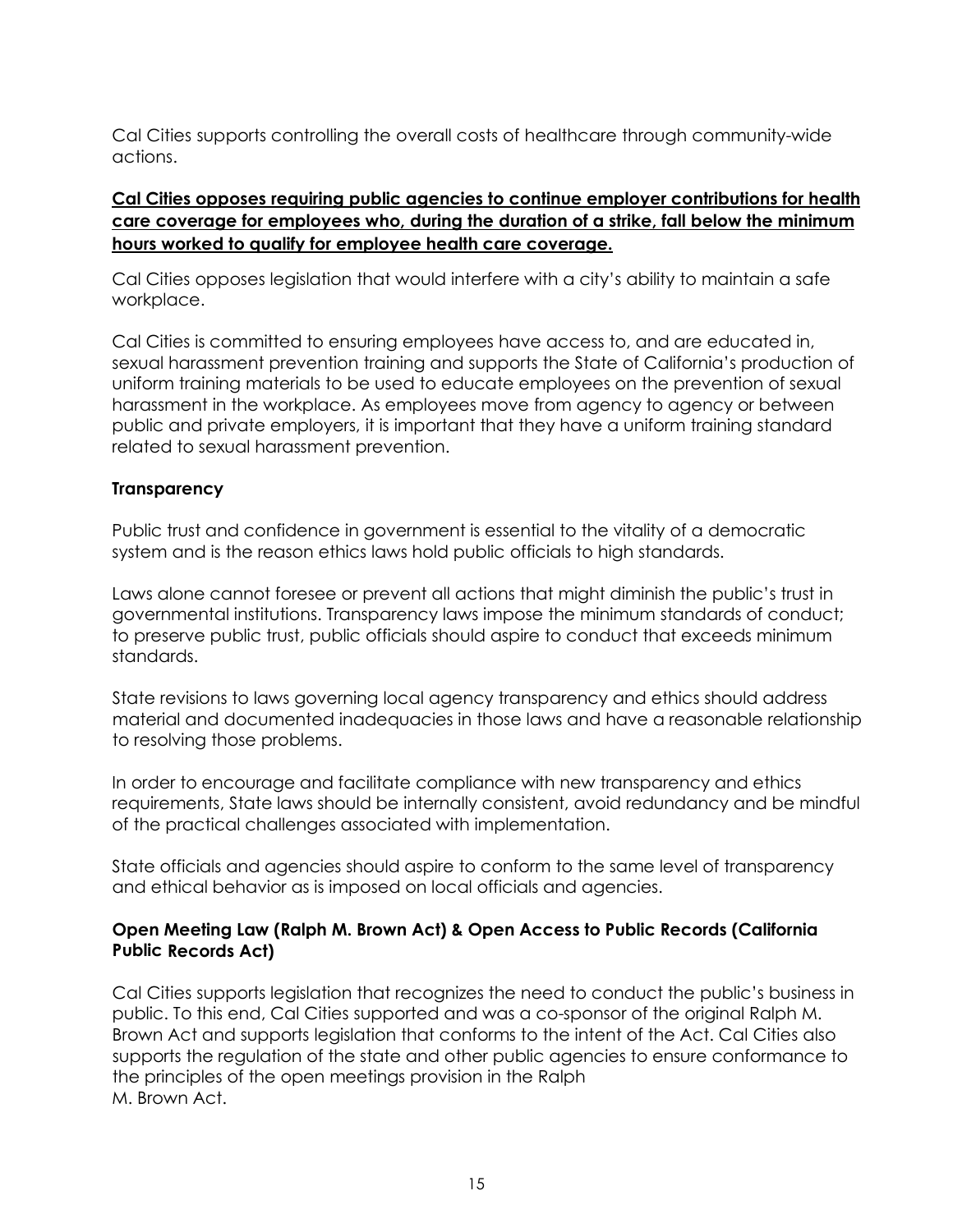Cal Cities opposes legislation claiming to enhance open and public meetings that in practice unnecessarily complicates the ability of a local governing body to properly communicate with the public and that discourages communications among governing body members through unproductive restrictions and inappropriate activities.

Cal Cities opposes legislation that would impose further unnecessary restrictions on the action that a governing body can take in closed sessions.

Cal Cities supports legislation that recognizes the realities of other constraints under which a local governing body must operate that necessitates judicious use of closed sessions, including:

- The privacy rights granted to individuals under the U.S. and California constitutions.
- The personnel issues that have a potential impact on an individual's career and potential earning capacity and that raise serious liability questions for a local jurisdiction.
- The protection of the taxpayer's interests over property and other acquisitions by a public agency.
- The proper maintenance of the same attorney-client privilege enjoyed by the private sector.

Cal Cities supports legislation that includes less-than-a-quorum advisory committees within the definition of "legislative body" as defined in the Ralph M. Brown Act, if the committee is composed solely of members of the legislative body whose subject matter jurisdiction has cumulatively lasted two years or less.

Cal Cities supports alternative methods of meeting public notice requirements and enhancing them through the use of cost effective and innovative, technology friendly methods of communication.

# **Political Reform Act of 1974 (PRA)**

Cal Cities supports legislation and regulations that establish sound practices and principles related to political campaigns. Regulations and legislation that restrict or preempt local authority will be opposed.

Cal Cities should continue to explore opportunities to improve and streamline the Political Reform Act and its implementation through regulations.

Cal Cities supports an increase in the fee for the reproduction of statements required under the Political

Reform Act from ten cents (\$0.10) per page to twenty-five cents (\$0.25) per page.

Cal Cities opposes legislation that would prohibit the use of public resources to commence an action to enjoin the operation of any law or constitutional amendment that was proposed by initiative petition and approved by the voters.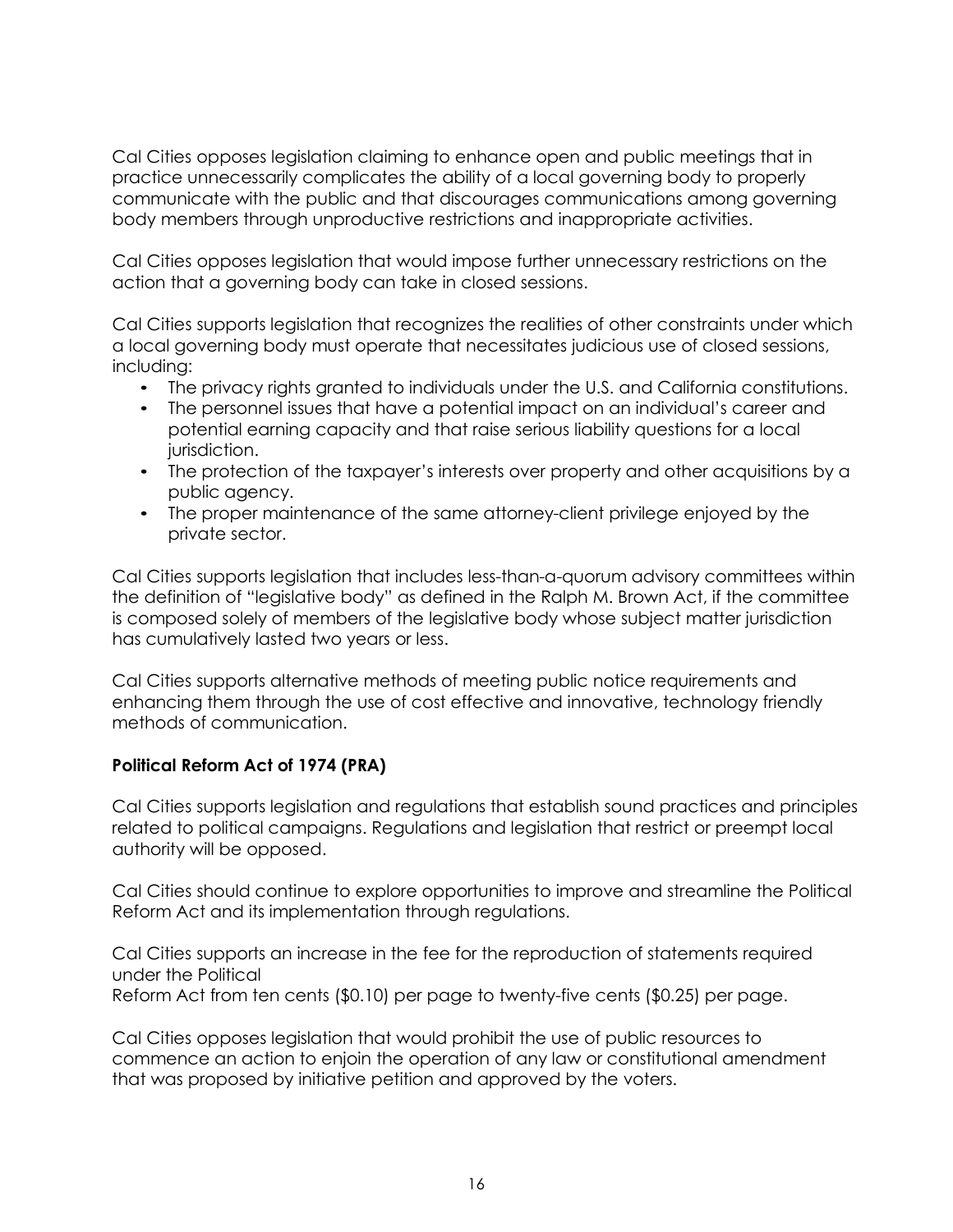Cal Cities supports legislation providing the FPPC with authority to issue opinions to guide local officials in understanding conflict of interest laws, including Government Code Section 1090.

# **Governance and Ethics**

Cal Cities supports legislation that strengthens the ethics laws related to the Board of Administration (Board) for the California Public Employees' Retirement System (CalPERS) including banning the ability for former Board members to do business with CalPERS.

Cal Cities believes that a statute of limitations for bribery should not begin until the act is discovered. Cal Cities also believes that in cases of conspiracy to commit a felony, the statute of limitations should be the same as the statute of limitations for the underlying crime.

# **Elections**

Cal Cities supports legislation that reduces any unnecessary and costly procedures for conducting a municipal election. Cal Cities opposes legislation that mandates costly and unnecessary procedures related to the election process.

Cal Cities opposes state-mandated consolidated elections as they lead to increased costs and move local elections further down on the ballot even though local outcomes have a direct impact on voters themselves.

Cal Cities supports providing city councils more flexibility to fill city council vacancies including extending the appointment period to fill a vacancy.

Cal Cities supports mail ballot elections.

Cal Cities supports the requirement that the intent and text of a local ballot measure is to be filed with the city clerk and published in a newspaper of general circulation with a filing fee. With regard to any land use measure, Cal Cities supports allowing the city council to refer it to the planning agency for a report on the measure's effects.

Cal Cities supports legislation that facilitates newly sworn citizen's voter registration.

Cal Cities supports permitting elections officials to administer voter information electronically so long as such a process remained voluntary to voters.

Cal Cities opposes any legislation or regulation that would prohibit legal action from being filed by any person(s) challenging the validity of the initiative petition or ordinance after the date of the election.

### California Voting Rights Act (CVRA)

Cal Cities supports a process that would allow a city presented with an allegation of a violation of the California Voter Rights Act (CVRA) to address the allegation before any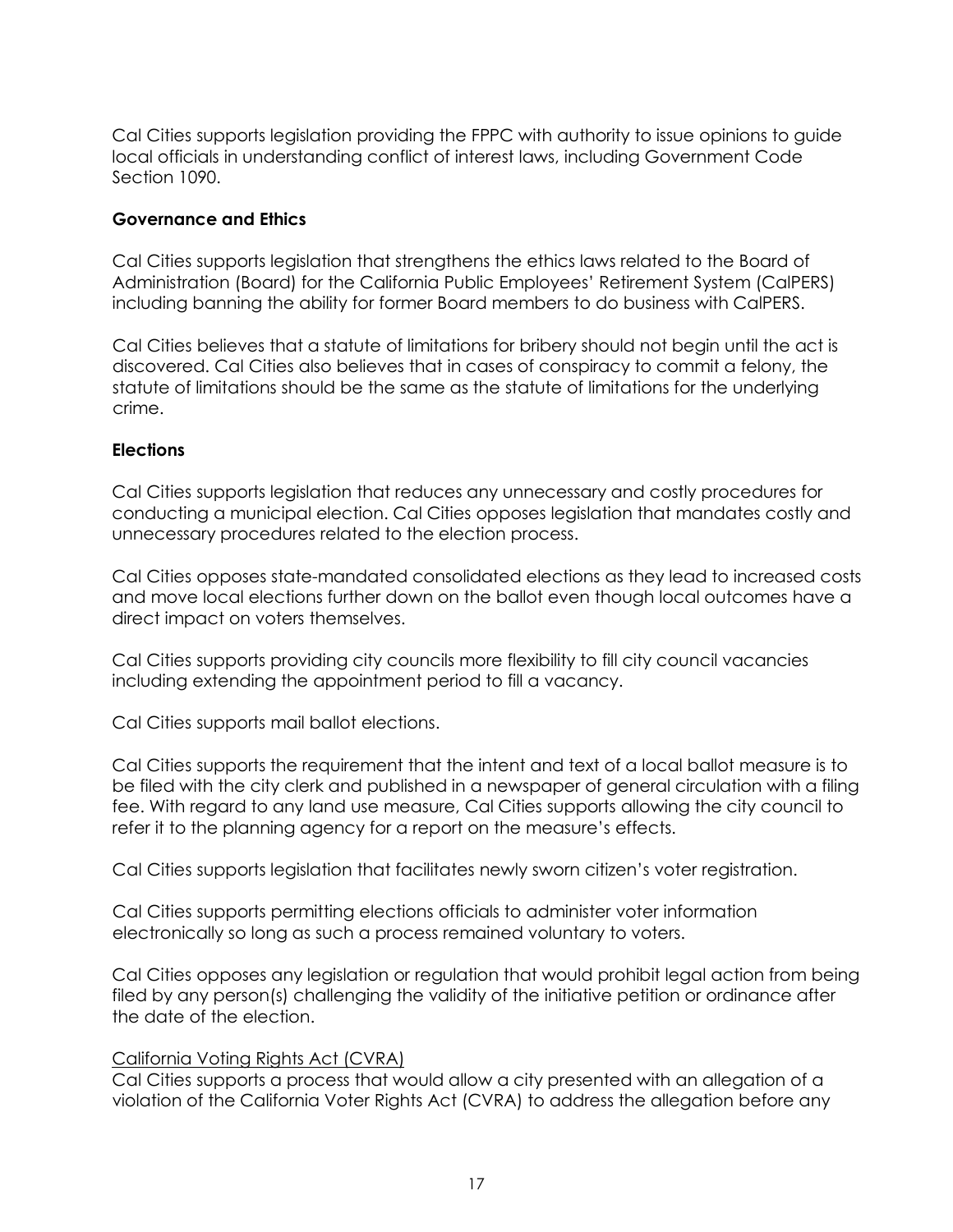person may file a lawsuit related to the alleged violation.

Cal Cities supports authorizing cities to convert from an at-large to a by-district election system using an ordinance process, thus avoiding possible California Voting Rights (CVRA) lawsuits and costs associated with gaining voter approval at the ballot.

Cal Cities supports modifying the California Voting Rights Act (CVRA) to provide cities more flexibility to remedy a potential CVRA lawsuit by converting to a rank-choice voting (RCV) method.

# **Recall Elections**

Cal Cities supports legislation that maintains the integrity of the recall process.

Cal Cities supports legislation that reduces the amount of recall abuse while improving, streamlining and ensuring that the public has full knowledge of the issues.

# **Elected Officials**

Cal Cities recognizes that elected and appointed officials receive threats, and have become the target of violence at their homes. The unauthorized publication of home addresses or telephone numbers in newspapers or similar periodicals, like publications on the Internet, is a threat to the security of public officials in their homes. Cal Cities supports legislation to extend or provide protection to elected and appointed officials from the unauthorized publication of their home addresses or telephone numbers in newspapers or similar periodicals.

Cal Cities supports requiring both elected local and state officials to maintain their place of residence in the jurisdiction they were elected to represent.

Candidates running for elected office with young children often face the practical reality of paying for increased childcare to campaign and network when running for office. Cal Cities supports increasing diversity of elected officials at all levels and supports the use of campaign funds to pay for childcare expenses resulting from a candidate or officeholder engaging in campaign activities or performing official duties.

### **Legal Issues**

### Attorney-Client Privilege

Cal Cities recognizes the special role of public agency attorneys in protecting the public interest, while at the same time maintaining appropriate and critical attorney-client confidentiality. The basis for this position is the belief that it is the public agency that is the public agency attorney's client, not an individual public official. Thus, Cal Cities supports legislation that permits public agency attorneys to breach attorney-client confidentiality to disclose only very serious wrongdoings where internal corrective measures have failed or are futile; the disclosure is made to narrowly circumscribe regulatory agencies and the public agency attorney follows specific procedures.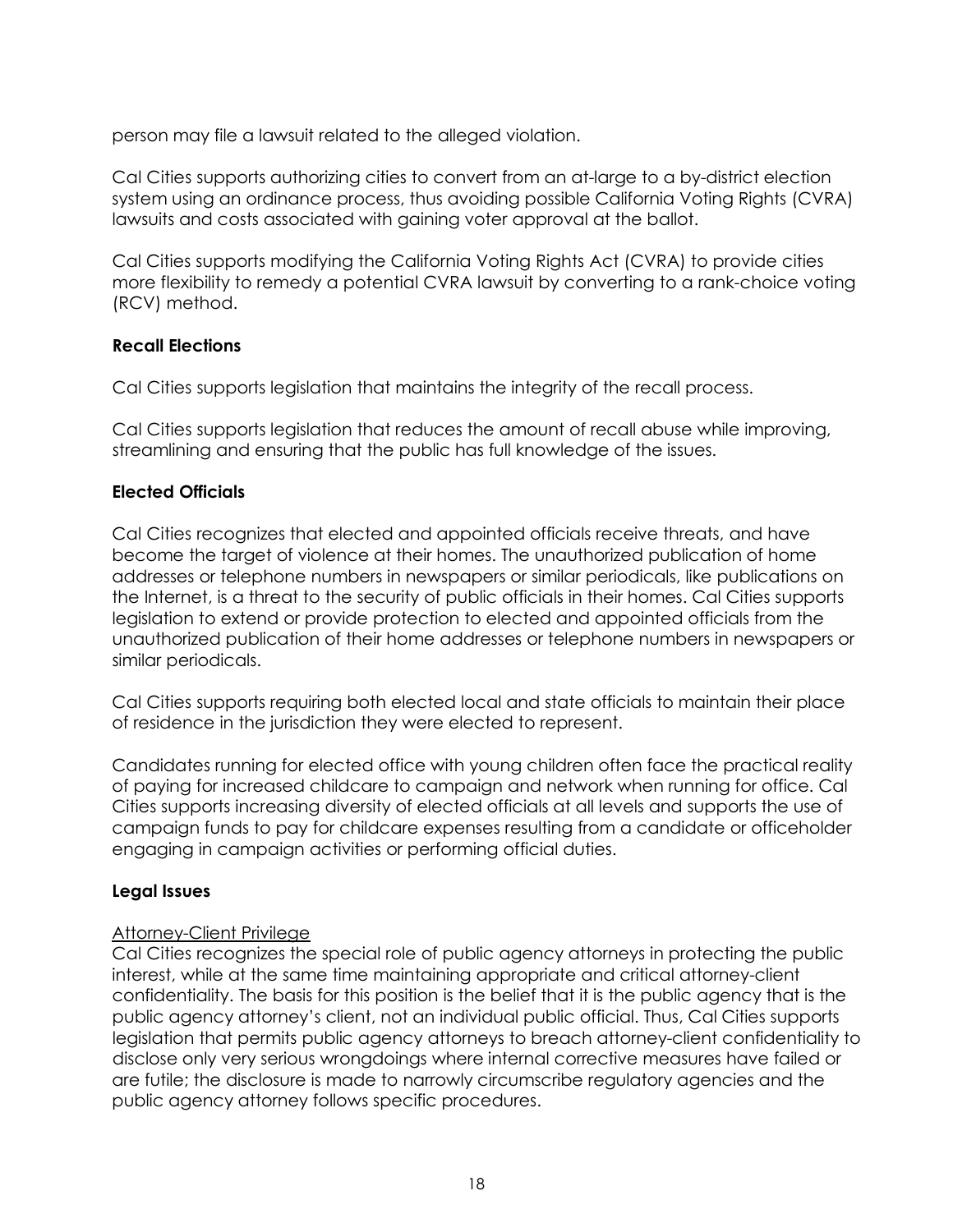# Government Liability and Tort Reform

Cal Cities supports legislation that limits the exposure of local governments to lawsuits related to liability, including but not limited to such areas as unimproved natural conditions, design immunity, hazardous recreational activities, and injuries due to wild animals in public places. Cal Cities opposes legislation that would unduly expose cities to increased liability and cost.

Cal Cities supports modifications to the joint liability laws that require the responsible parties in a civil action to pay only their fair share of judgment based on their relative responsibility.

# Private Sector Liability

Cal Cities will work closely with private sector representatives to evaluate the potential for Cal Cities support of civil justice reform measures designed to improve the business climate in California. These measures should be evaluated on a case-by-case basis through Cal Cities policy process.

Cal Cities supports legislation that enables cities to better prosecute unfair competition cases (Business and Professions Code 17200) in order to protect consumers and their residents, and that removes the 750,000 population and District Attorney approval for city attorney action in this area. Cal Cities opposes legislation that restricts cities from pursuing unfair competition cases beyond the restrictions in current law (2003).

### Interest on Judgments

Cal Cities supports ensuring that pre-and post-judgment interest rates are fair to all parties, including taxpayers, recognizing the impact on public budgets.

# **Data and Privacy Protection**

Cal Cities encourages cities to do everything in their power to protect the privacy of employees and constituents. However, Cal Cities opposes mandates that would require, in the event of a security data breach, cities to provide identity theft prevention and mitigation services at no cost to the impacted persons.

Note: Cal Cities will review new legislation to determine how it relates to existing Cal Cities policies and guiding principles. In addition, because this document is updated every two years to include policies and guiding principles adopted by Cal Cities during the previous two years, there may be new, evolving policies under consideration or adopted by Cal Cities that are not reflected in the current version of this document. However, all policies adopted by Cal Cities Board of Directors or Cal Cities General Assembly become Cal Cities policy and are binding on Cal Cities, regardless of when they are adopted and whether they appear in the current version of "Summary of Existing Policies and Guiding Principles."